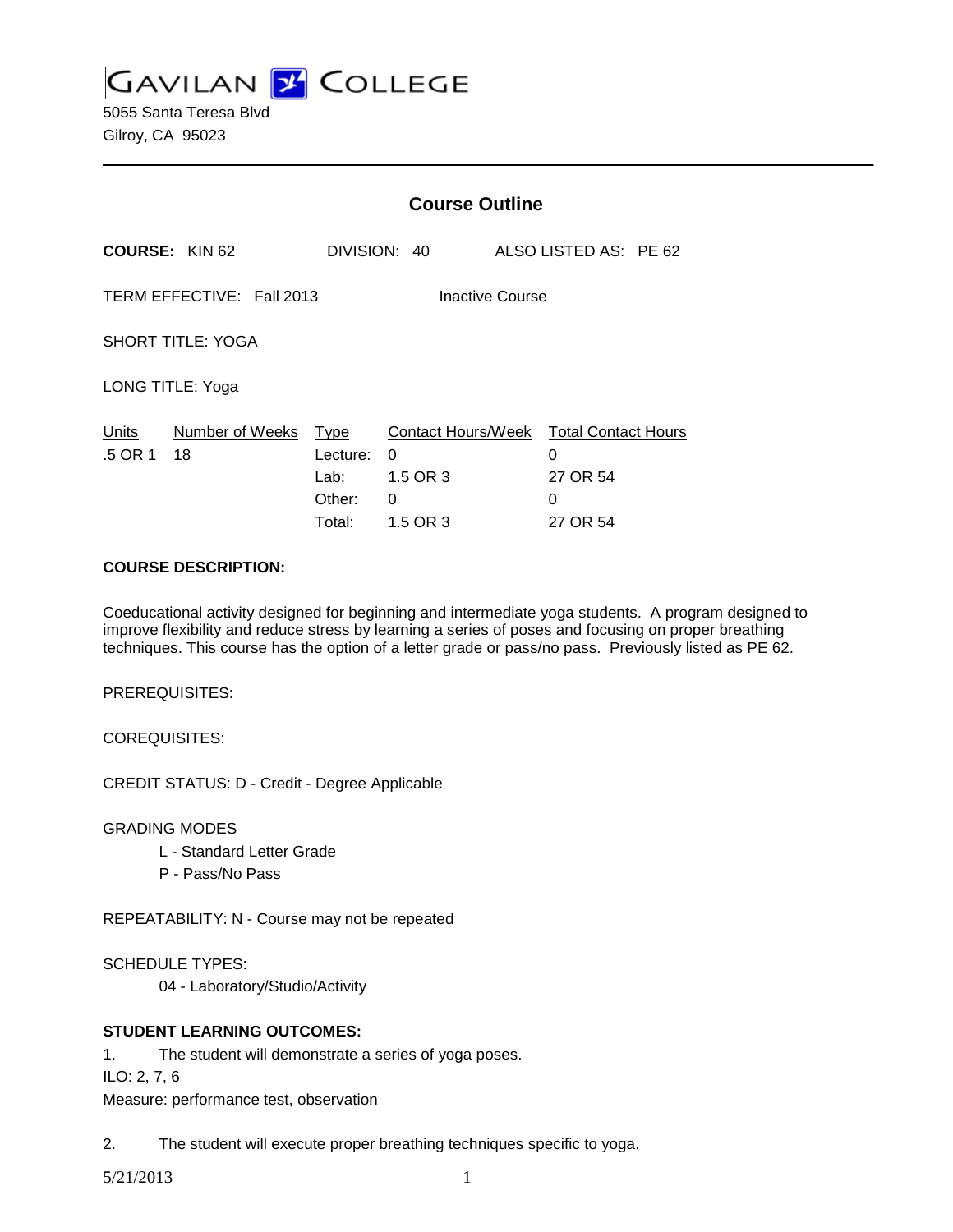ILO: 2, 7, 6 Measure: demonstration, observation

3. The student will describe the benefits of yoga as a stress reducer.

ILO: 1, 2, 4

Measure: discussion, written exam, written self evaluation

4. The student will discuss the benefits of including yoga as a lifelong activity.

ILO: 1, 2, 5, 6, 7

Measure: written exam, group discussion

# **CONTENT, STUDENT PERFORMANCE OBJECTIVES, OUT-OF-CLASS ASSIGNMENTS**

Inactive Course: 02/25/2013

### 6 - 12 Hours

Course overview, including learning outcomes, course requirements, and grading. Students will be introduced to basic spinal movements: twists, forward flexion, hyperextension, and lateral flexion in seated, standing, prone, supine, balancing, or inverted positions. This may include: Cat, Dog, Child, Down Dog, Plank, Mountain, Straddle, Half Straddle, and Cobbler. A glossary of terms will be presented to familiarize students with yoga terminology. An explanation will be given regarding pose benefits and the benefits of yoga as a stress reducer. Beginning yoga breathing techniques will be introduced, such as Dirga Pranayama, Ujjayi Breath, and Kapalabhati Breath. Introduction to basic flow techniques, linking poses together with simple sequencing will be taught. Meditation techniques presented will include the beginning levels of Savasana. A progressive relaxation series will be explored within the context of Savasana.

SPO: Students will explain the benefits of yoga and be able to demonstrate correct alignment in basic poses such as Plank, Mountain, and Downward Facing Dog. They will describe and perform yoga breathing (paranayama) techniques.

#### 6 - 12 Hours

More complicated flows will be introduced, including a warm-up flow which could be used as an introduction to each class. Poses moving through the various body planes (sagittal, coronal, and transverse) will be included, as will basic poses to open the hips, spine, and shoulders. This could include Forward Fold, Chatteranga, Cobra, Extended Dog, Boat (upper and lower), Bridge, Tree, Pigeon, Squats, and Happy Baby. Students will be introduced to the use of props to modify movement, such as straps, blocks, and bolsters.

SPO: Students will be able to correctly demonstrate Ujjayi Breath and Dirga Pranayama. Forward Bend, Boat, Bridge, Tree, and Airplane poses will be demonstrated. They will experience the use of exercise props.

# 6 - 12 Hours

A midterm covering pose identification, correct alignment, the benefits of yoga, and yoga terminology may be given. Students will continue to build upon poses and sequencing techniques, adding more difficult poses if appropriate. Students will be able to demonstrate modification of poses to accommodate limitations. Breathing techniques should be incorporated to synchronize with various poses. Stamina will be built as poses are held for longer durations.

SPO: Students will continue to perform the poses learned earlier in the class. They will utilize correct breathing techniques. They will demonstrate a variety of poses in a flowing sequence.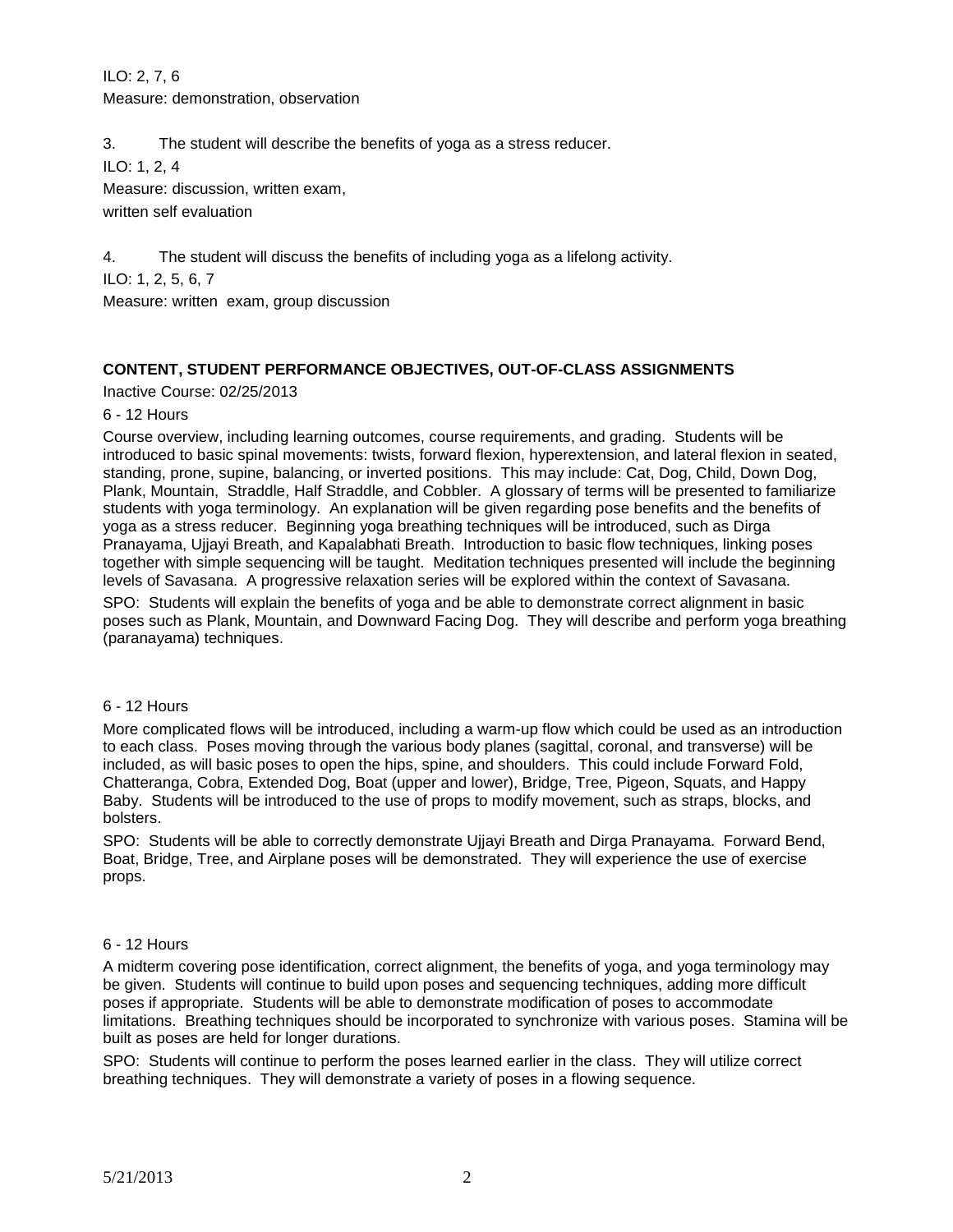### 7.5 - 15 Hours

Students will continue to build upon skills. Poses such as Camel, Bow, Warrior, and Triangle will be introduced. Half Moon, Reverse Half Moon, and Kingdancer may also be included. Additional sequencing techniques and meditation techniques, such as creative visualization will also be introduced. Review for final, including practicing correct pose alignment, sequencing, and breath work. Students will be asked to complete a written personal reflection of their experience in the class. Points to include are personal and physical growth and change, body awareness, and stress reduction.

SPO: Students will demonstrate a variety of poses, including the Camel, Bow, and Warrior. They will perform a sequencing of poses. The student will describe two types of meditation techniques.

#### 2 Hours

Final. Could be a practicum: demonstration of correct pose alignment, sequencing, and breath work, written: reflective paper on course experience, and/or written test.

This is a skill building class. The student's skills or proficiencies will be enhanced by supervised repetition and practice in class.

#### **METHODS OF INSTRUCTION:**

Demonstration, Lecture, Discussion

#### **METHODS OF EVALUATION:**

The types of writing assignments required: Other: Journal, written self-assessment The problem-solving assignments required: None The types of skill demonstrations required: Performance exams The types of objective examinations used in the course: Multiple choice True/False Matching items Completion Other category: Requires student participation The basis for assigning students grades in the course: Writing assignments: 10% - 20% Problem-solving demonstrations: 0% - 0% Skill demonstrations: 35% - 60% Objective examinations: 0% - 10% Other methods of evaluation: 35% - 60% JUSTIFICATION: The department is requesting a name change, from the Physical Education and Athletics Department to the Department of Kinesiology and Athletics.

The reasons for this action include:

1) A desire to follow suit with the 4-year colleges and universities.

2) A trend in the field. Community colleges are moving in this

direction with Cabrillo College already taking this action. Others such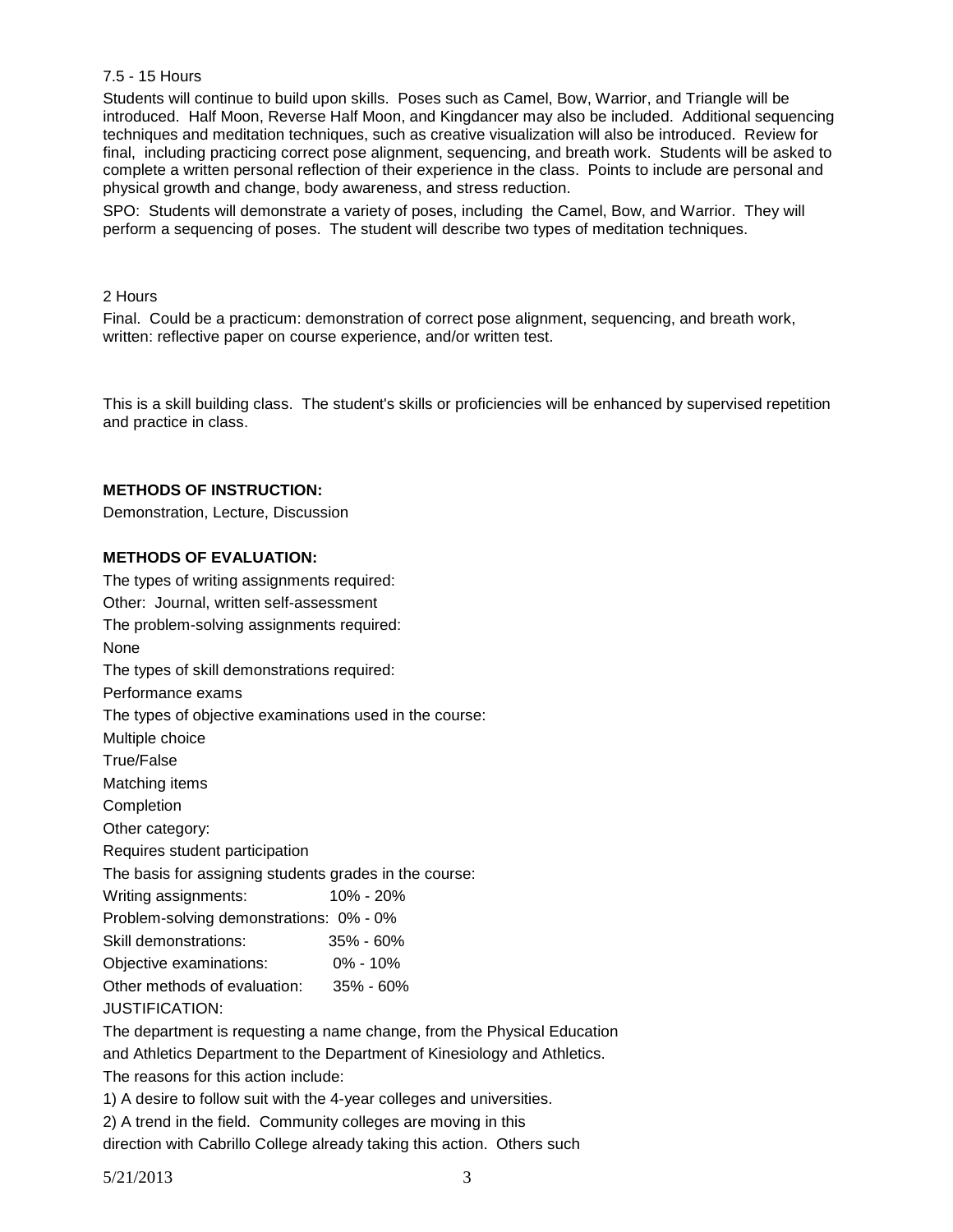as Sacramento City College, Mission College, and Diablo Valley College are also in the process of changing their name as well. Gavilan College can be a leader in this trend.

3) This more closely describes what our profession is about.

"Kinesiology is the academic discipline concerned with the art and science of human movement."

4) The state academic senate has proposed that Kinesiology and Exercise Science majors be added to the Disciplines List so they have recognized the move in this direction.

5) Over recent years, there have been discussions within the State regarding the need to streamline Physical Education as a discipline. This would help with the negative connotation that is often identified with this discipline. Gavilan College has worked hard to modify our programs to meet State requirements for our major. The name change would be another step in the right direction.

# **REPRESENTATIVE TEXTBOOKS:**

### **ARTICULATION and CERTIFICATE INFORMATION**

Associate Degree: GAV E1, effective 201170 CSU GE: CSU E1, effective 201170 IGETC: CSU TRANSFER: Transferable CSU, effective 201170 UC TRANSFER: Transferable UC, effective 201170

# **SUPPLEMENTAL DATA:**

Basic Skills: N Classification: A Noncredit Category: Y Cooperative Education: Program Status: 1 Program Applicable Special Class Status: N CAN: CAN Sequence: CSU Crosswalk Course Department: KIN CSU Crosswalk Course Number: 62 Prior to College Level: Y Non Credit Enhanced Funding: N Funding Agency Code: Y In-Service: N Occupational Course: E Maximum Hours: 1 Minimum Hours: .5